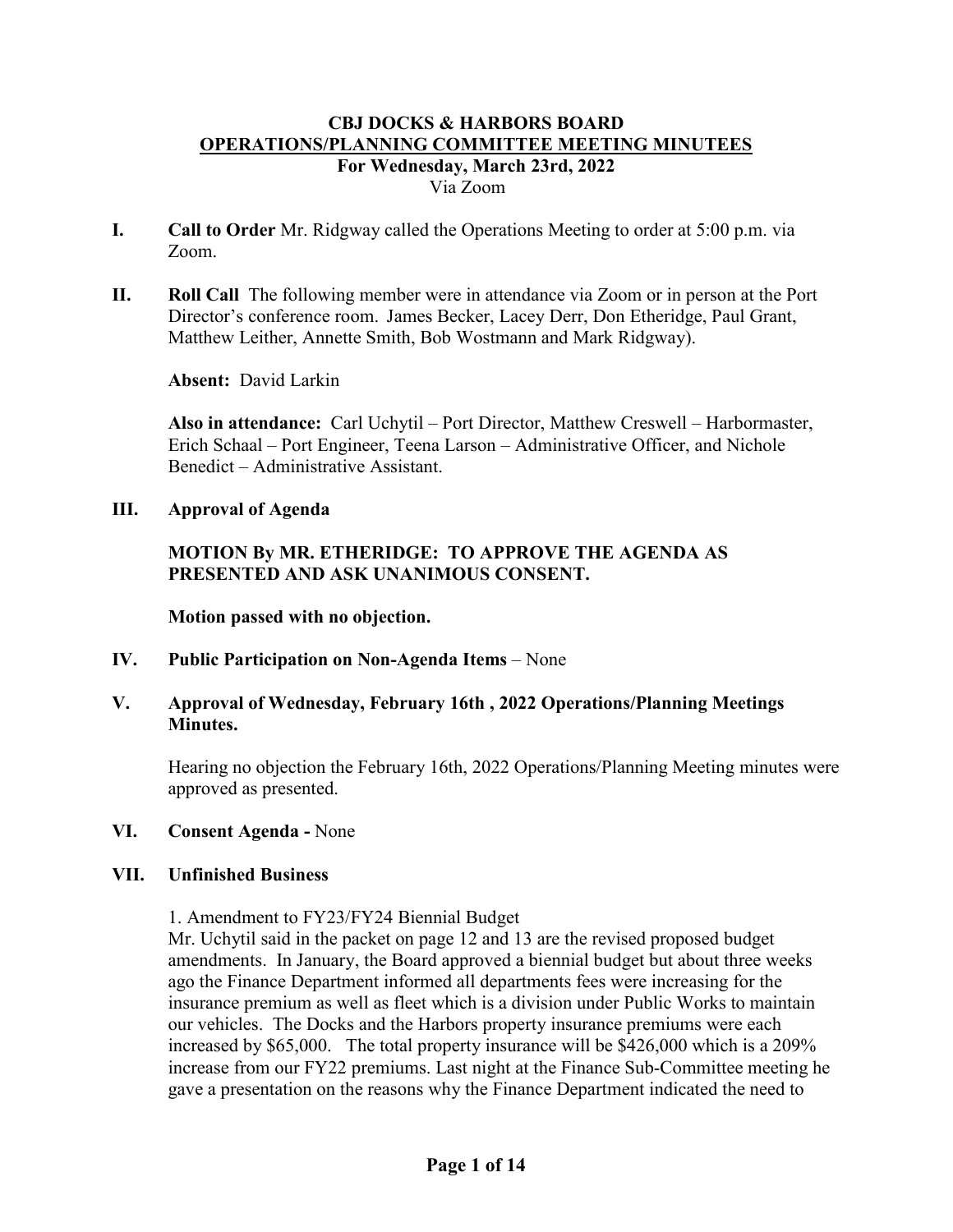raise the overall increase to CBJ. Insurance is more expensive throughout the country and the City has had more claims recently and will have a negative fund balance primarily due to the Riverbend school water line break which has cost between \$3M and \$4M. The fleet increase is \$9,900 for our vehicle maintenance. In the power point last night was information provided by Risk Management. The original split for the property insurance was a 50/50 split between Docks and Harbors. A Board member requested to have this evaluated to see if this was how it should be split and in the evaluation Finance Department determined a 60/40 split would be accurate. The Docks would pay 60% and the Harbor would pay 40%. Docks and Harbors has about 12% of all the facilities in CBJ. The \$426,000 is about 12% of the overall cost to the City and we are self insured. For FY23 Harbors overall commodities and services increased by \$32,000, and Docks commodities and services increased \$108,000. In the packet is the proposed changed budget that will be presented to the Assembly on April  $27<sup>th</sup>$ .

#### Committee Questions

Ms. Smith asked why we are paying for the schools insurance? Has anyone looked into pulling out of the CBJ insurance pool and getting our own insurance?

Mr. Uchytil said he has asked that question but has not been given a direct answer. Our facilities are valued higher than the Airport and the Hospital.

Ms. Smith said the value of our property has nothing to do with our insurance claims. What is our percentage of insurance claims?

Mr. Uchytil said on average we have had very few claims. We will have this year a \$250,000 claim for D-float in Statter Harbor. Over the last 13 years we have had about \$800,000 in claims.

Mr. Leither asked what the terms of our insurance is? What things are we eligible to make claim on?

Mr. Uchytil said we don't have a terms of agreement. When we have damage we contact Risk Management and they take care of the claim.

Mr. Creswell said for vehicle claims we have a \$1,000 deductible.

Mr. Ridgway asked if the deductible is the same for our property?

Mr. Uchytil said yes.

Mr. Leither asked if we are making claims on all our repairs? Example would be the bolts for the Statter Breakwater that keep breaking, the water line that just broke in Statter Harbor, and the lift at the Auke Bay Loading Facility. He was under the impression that when we make a claim our rates increase but that does not seem the case so why are we not claiming all repair items?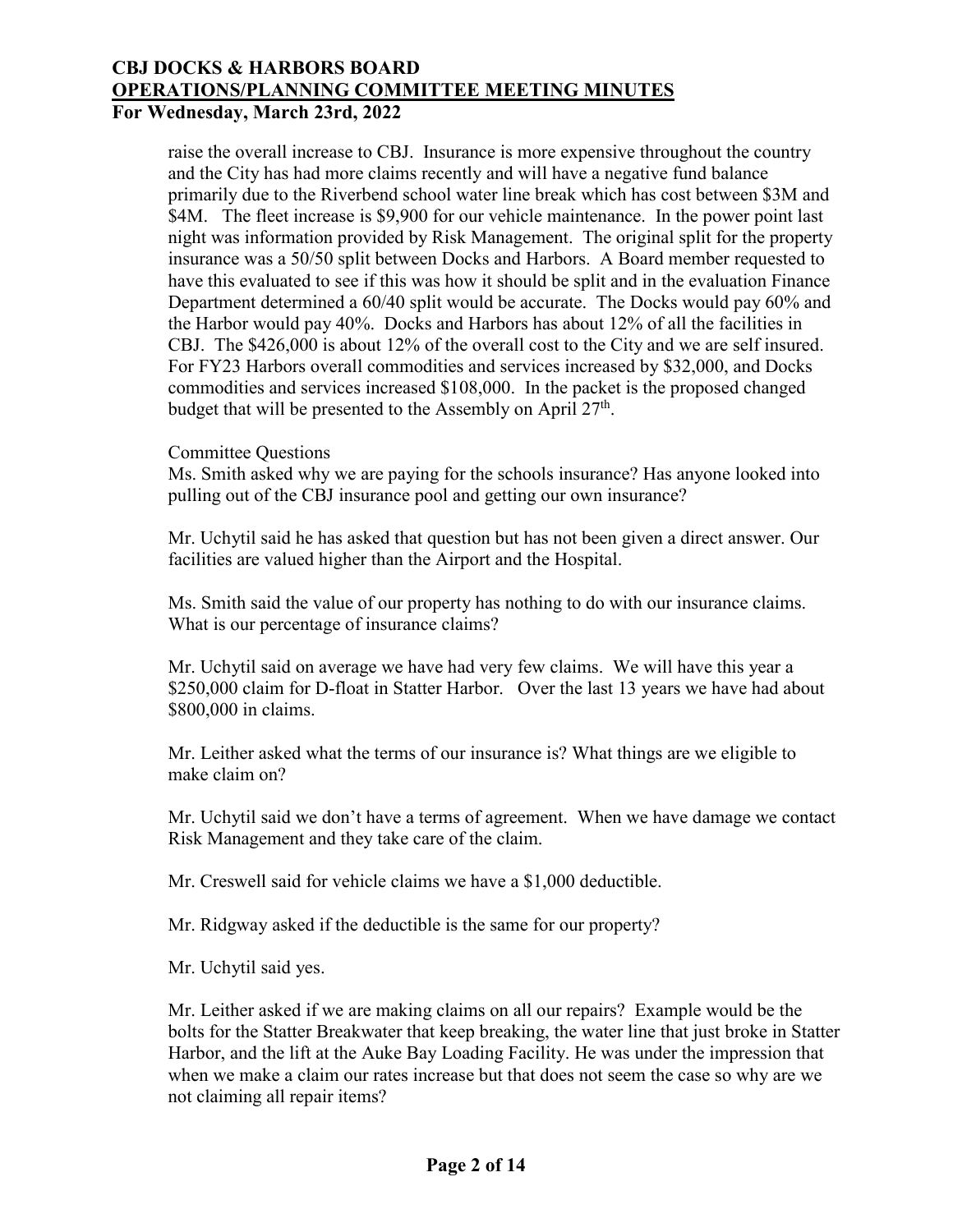Mr. Uchytil said with your car you have insurance in case you get in an accident. The water line break was a warranty item, to replace the bolts is not the purpose of insurance.

Mr. Leither commented that he just wanted to make sure with the high premium we are getting our monies worth.

Mr. Ridgway said with the claim this year, we should still be ahead with the premium increase.

Mr. Grant asked if I go out to buy insurance I get charged on the risk level. If we have had so few claims, he wonders what Docks & Harbors risk level is. How does our share of the risk pool get determined. Is the 209% increase across all departments?

Mr. Uchytil said CBJ has about \$1B in facilities and we have \$122M in facilities which is the 12% of overall property.

Mr. Ridgway said we are not able to do anything immediately with this insurance bill. There is a lot of interest from Committee members on how to maximize our insurance dollars and how to work with the City to make it more reflective of the risk that D&H has on the overall insurance of the City. He would like to have someone come from risk to talk to the Board to answer the insurance questions.

Mr. Etheridge said this is a mandated cost to us by CBJ. We did not get out of CBJ insurance so this is what we need to pay.

Mr. Wostmann said he worked with Ms. Larson and Mr. Uchytil today and made clear the 60/40 split. The numbers do add up and does not have any questions. He agrees with Chair Etheridge and it does seem that our claims are not as large as other departments but it only takes a minute to have an accident for over \$5M. We could try to make the argument our risk is low but our facilities are expensive.

Mr. Uchytil said the Risk Manager retires at the end of April and he will have her come in before she retires.

Ms. Smith asked if this is something the Finance Committe should dive into and see what a cost for insurance would cost outside the City.

Mr. Ridgway commented this should go to the Operations Committee. He would like to have the Risk Manager come in April to present and we should ask if it is feasible to leave the City insurance.

Mr. Becker commented that circumstances are usually better being in a larger insurance pool and being on the water could be making it higher.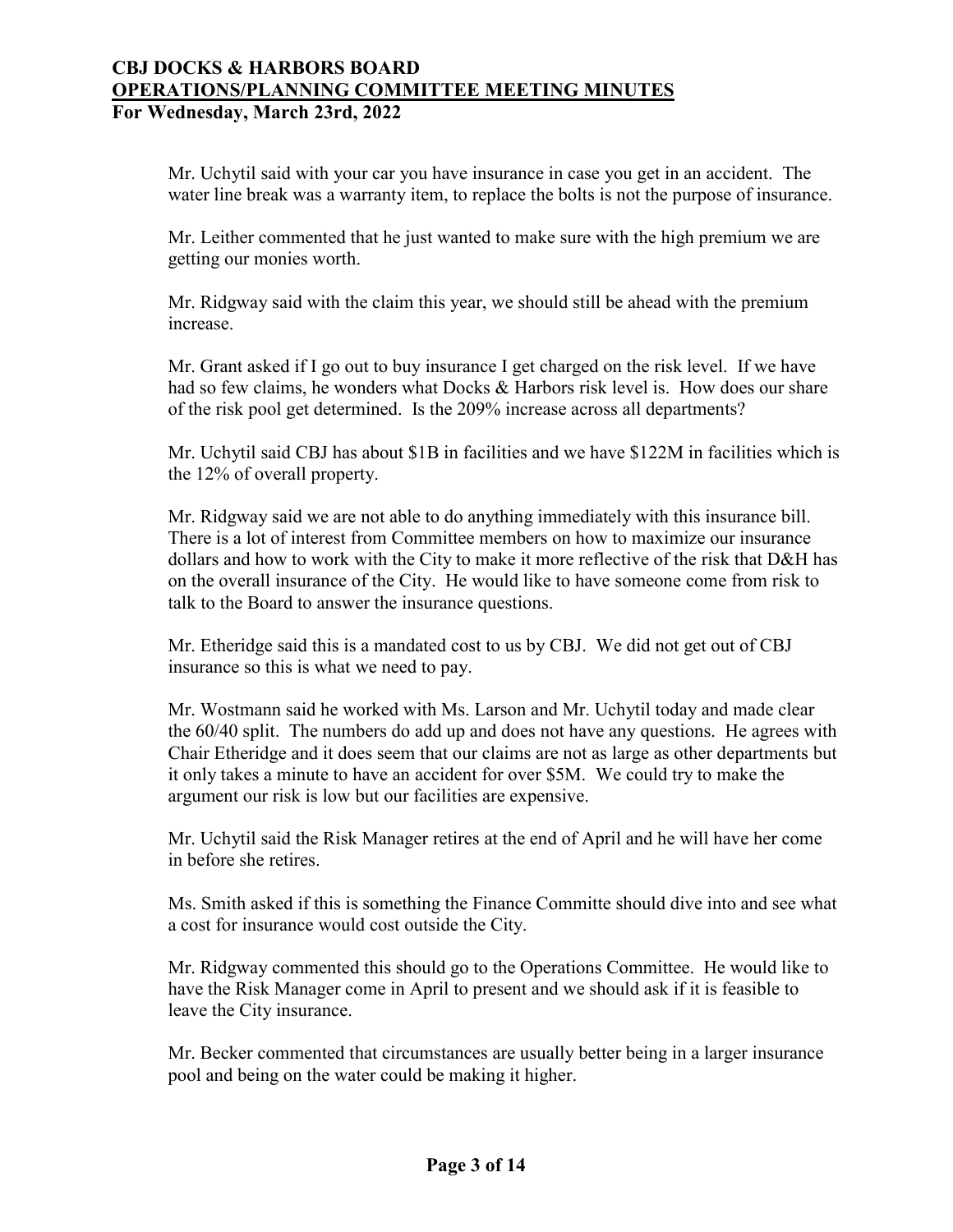## Mr. Uchytil said the Finance Department knows the Board is not happy with the increases.

Mr. Ridgway asked Committee members to send questions for Risk to Mr. Uchytil so they know what they will need to answer.

Public Comment - None

Committee Discussion/Action

# **MOTION By MR. ETHERIDGE: TO RECOMMEND APPROVAL OF AMENDED FY23/FY24 BIENNIAL BUDGET AND ASK UNANIMOUS CONSENT.**

#### **Motion passed with no objection.**

2. Special Discount under 05 CBJAC 15.030(i) - Dockage Specials Mr. Uchytil said in the packet on page 14 is the amended dockage fees the Board approved and the Assembly adopted. This is for transient fishing vessels, and yachts. This was originally not approved and Assembly gave direction to the City Manager to support the Dockage rates but exempt vessels paying head tax. The result of the regulation changes was that we did not change the fee for vessels over 200'. However, there are two vessels under 200 feet and subject to head tax. The question before the Board is "do you want to exempt those two cruise ships"? If that is what the Board wants to do, there is a Dockage Special that the Board has the power to do, after a public hearing for a temporary time period.

#### Committee Questions

Ms. Derr asked if we need to do a hearing each month or one for the entire season.

Mr. Uchytil said it would be just one hearing. It could say something like " the Dockage Fees enacted by the Assembly do not apply to vessels that pay Marine Passenger Fees for calendar year 2022".

Mr. Leighter asked how many passengers get off the smaller ships?

Mr. Creswell said he thinks it is 60.

Mr. Grant asked why we do not make it a straight exemption? How strong was the edict from the Assembly that we have to do it this way? Why go through a dockage special?

Mr. Etheridge said when this was being discussed at the Assembly, they were very adamant about exempting all ships that pay the marine passenger fees. The proposal also given to the Assembly was that we put the rates for the cruise ships in the ongoing rate study. After the rate study, we would be able to move forward with those changes.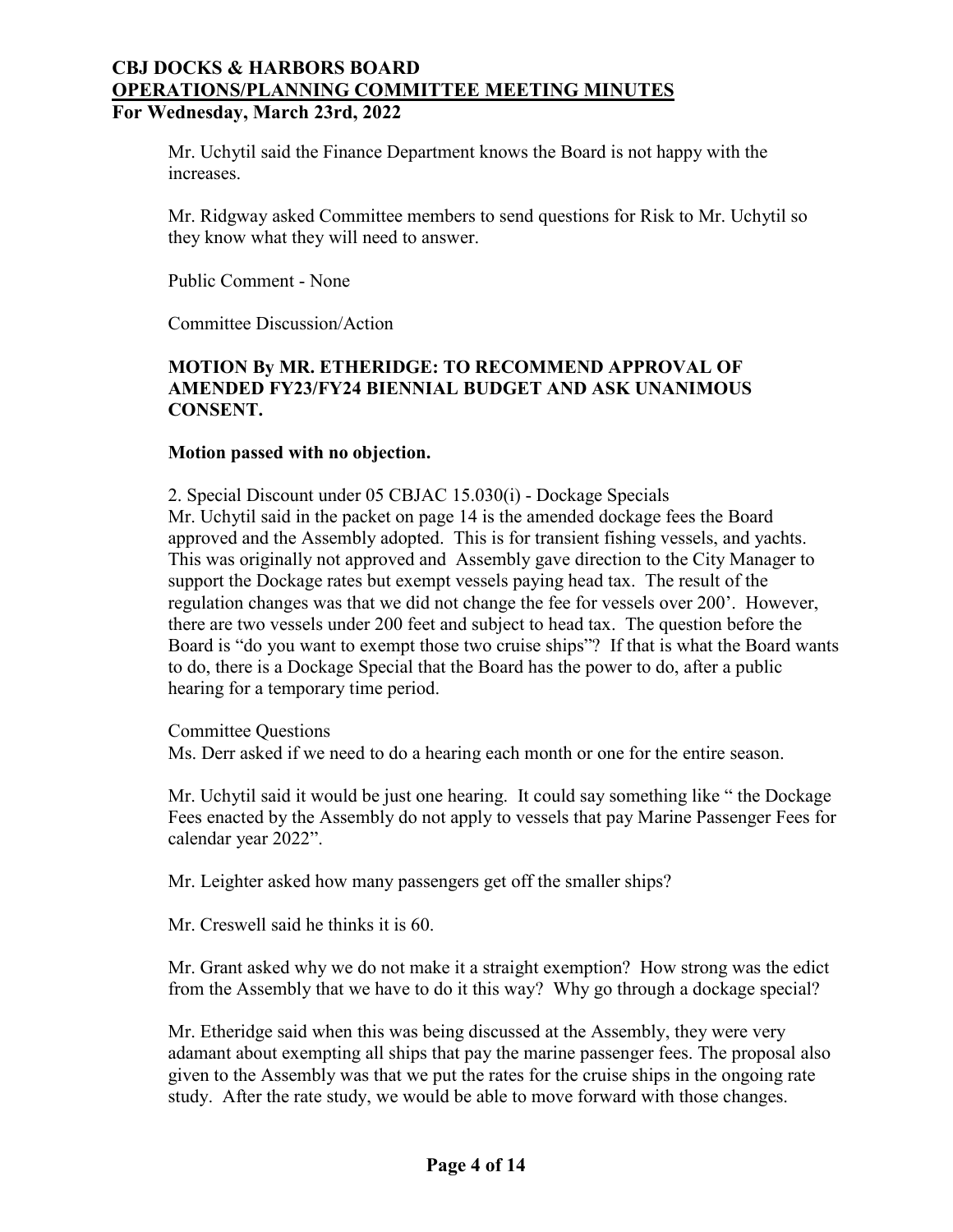Mr. Ridgway said the reason we are doing it this way is because it is already in code.

Public Comment – Mr. Day, Juneau, AK Mr. Day said this is in line with what he testified in prior meetings to not raise the rates for this year at the last minute and wait for the rate study. If there is a tool to waive the increase for these two smaller cruise ships, he appreciates that.

#### Committee Discussion/Action

Mr. Leither said something to consider if the City is saying we can not charge both, is it worthwhile to charge by the dockage fee rather than the head fee. The economics of that might work out very different than what the economics of a normal cruise ship.

Mr. Uchytil said this is trying to treat the cruise industry similarly. It is not a great amount of money, and doubling the dockage fee will provide more revenue for Docks. We do not keep the head tax, it goes to the City Manager for the Marine Passenger fee, and the Port Development fee goes into another account. We benefit from both, but we do not keep it in our operations. This is a nod to the direction from the Assembly for the timebeing to not raise the fees on cruise ships this summer.

Mr. Etheridge said we do not have the authority to raise the passenger fees, but the Board does have authority to raise the dockage fee. With the Assembly saying anyone paying head tax should not be increased this year, waiting for the rate study to be completed, and adjusting the rates all at once will work the best and be most productive.

# **MOTION By ETHERIDGE: TO RECOMMEND SETTING A PUBLIC HEARING TO CONSIDER EXEMPTING VESSELS SUBJECT TO PASSENGER FEES FROM CY2022 DOCKAGE FEE INCREASES AND ASK UNANIMOUS CONSENT.**

## **The motion passed with no objection.**

#### 3. Implementation of CY2022 Docks & Harbors Fee Changes

Mr. Uchytil said in the packet on 17 starts the omnibus of all the CPI adjustments. On page 28 has the list broken out with staff proposal on when the new rates should start. We have a fiscal year fee (moorage), a calendar year fee (launch ramp, and skiff), and a cruise ship season fee. This just gives staff guidance on how to implement the changes.

#### Committee Questions

Mr. Etheridge said the Finance Sub-Committee also went over these rates and the proposal in the packet was the recommendation from that Committee.

Mr. Uchytil clarified, that for the Dockage fee only, staff has been taking reservations and our recommendation is to honor the reservation made before April  $1<sup>st</sup>$  and that this is when the new Dockage fee would start.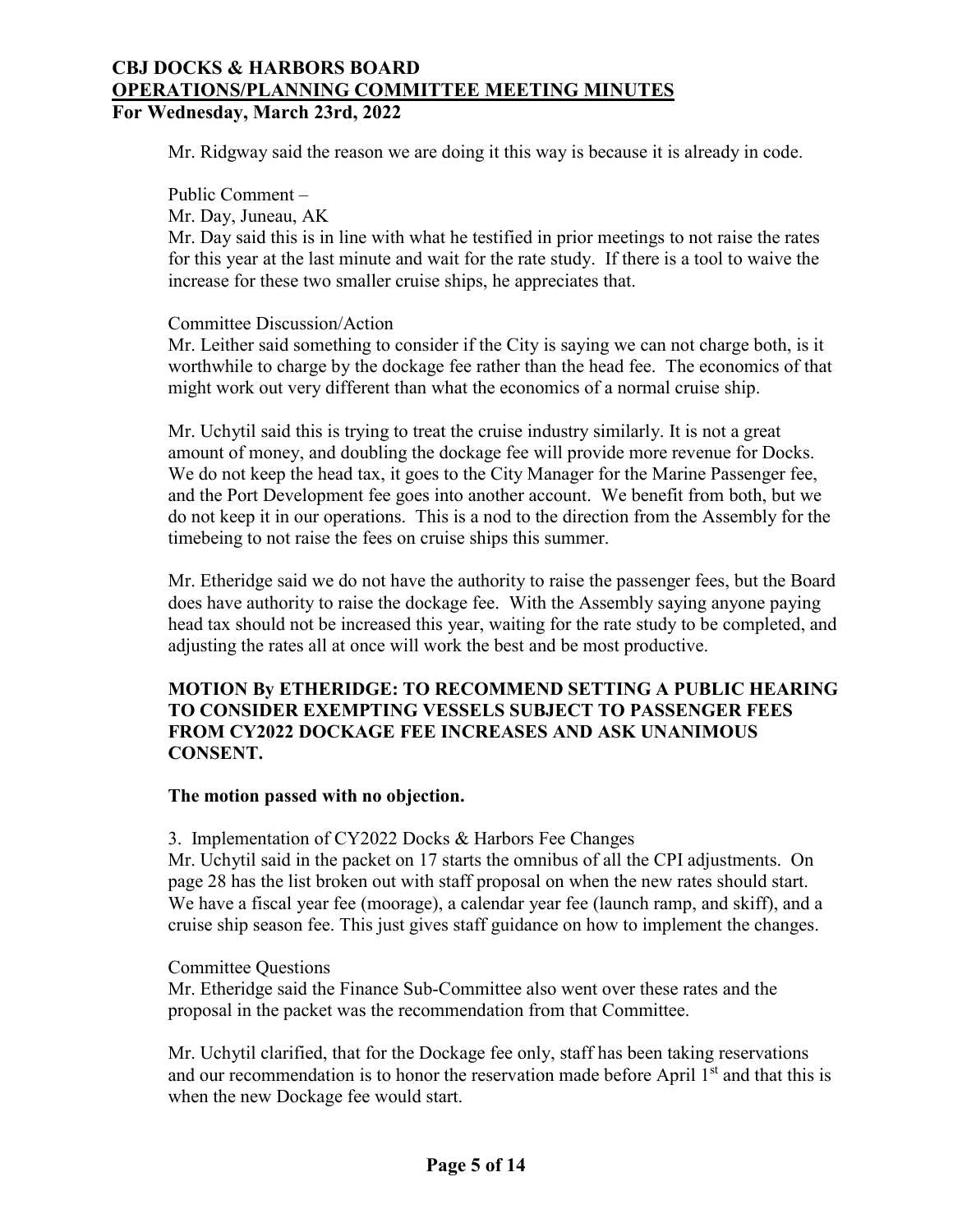Ms. Larson said the CPI for Dockage fee will increase next year in 2023.

Mr. Ridgway pointed out that on the fee schedule proposed from the staff needs to be corrected to show the Dockage CPI increase will take affect April 2023.

Mr. Leither asked if everytime we make a change are we going to continue to push out the CPI?

Mr. Etheridge said it is whatever the Board wants to do.

Mr. Ridgway commented that the proposal in the packet shows the fees are changing and it shows the date they are changing on.

Mr. Grant asked if this will be the dates for the CPI every year or is this for this year?

Mr. Uchytil said reading the adopted regulation changes, we could have raised fees as soon as this was enacted. But because these were recently enacted, we are feathering in the fees and trying to do the right thing for the user groups.

Mr. Grant asked if there is a CPI raise every year are these dates in this memo the date to use every year?

Mr. Etheridge said this is the starting date for now and because we already have the moorage adjusted July  $1<sup>st</sup>$ , it would be easy to tie these in at that time.

Mr. Ridgway asked after we feather these rates in this year, will they all be changed January  $1<sup>st</sup>$  in the future?

Mr. Uchytil said launch ramp fees and skiff fees are on a calendar basis. We typically do not get the CPI until the first of February so there will be a natural lag in those rate changes. The cruise ship fees will be adjusted April  $1<sup>st</sup>$  and the rest of the fees adjusted by CPI would be effective July  $1<sup>st</sup>$ .

Mr. Wostmann commented that his understanding on reservations to be at the lower rate were people who already paid for the reservation. Does the reservation need to be paid at the time of reservation?

Ms. Larson said yes.

Mr. Ridgway commented moving forward we should determine a time when all the CPI rates will be implemented.

Mr. Etheridge said when the CPI is voted in.

Public Comment - None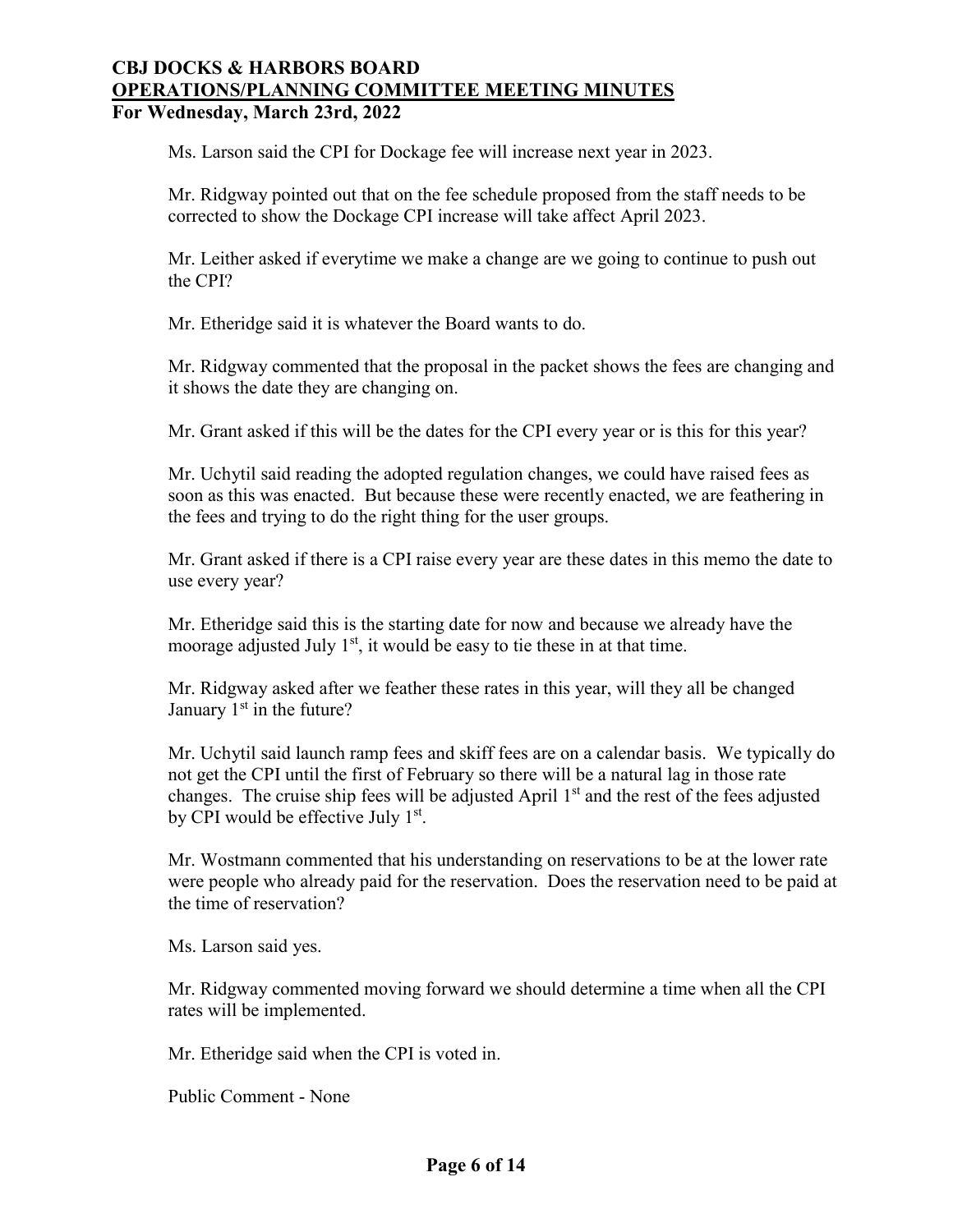# **CBJ DOCKS & HARBORS BOARD OPERATIONS/PLANNING COMMITTEE MEETING MINUTES**

**For Wednesday, March 23rd, 2022**

Committee Discussion/Action

# **MOTION By MR. ETHERIDGE: TO DIRECT STAFF TO ENACT RECENT REGULATION FEE CHANGES AS AMENDED AND ASK UNANIMOUS CONSENT.**

#### **Motion passed with no objection.**

#### **VIII. New Business**

1. US DOT Grant Opportunities & Strategies [\(RAISE,](https://www.transportation.gov/raise/raise-2022-how-apply-webinar) [PIDP,](https://www.maritime.dot.gov/office-port-infrastructure-development/port-and-terminal-infrastructure-development/port-2) INFRA)

Mr. Uchytil provided a presentation on the grant opportunities. There are several opportunities for grants and he would like direction from the Committee on what grants staff should pursue. Staff applied for a \$10M PIDP grant in 2021 for the Juneau Fisheries Terminal for the rebuild of the crane dock. Staff applied for three RAISE grants last year, one was for Dock Electrification, \$25M small cruise ship infrastructure for outside the Seadrome building, and also applied for a \$3M planning and design effort for Juneau Fisheries Terminal. We were unsuccessfull with all the grants. Staff did received a debrief from US DOT for the Dock Electrification and MARAD will provide a debrief of the  $31<sup>st</sup>$  of this month as well. Also submitted was a \$13M EDA grant for the small cruise ship infrastructure that we are currently waiting results. Mr. Uchytil talked about other grant opportunities and the requirements for eligibility. For the PIDP grant, our federal lobbyist believes the Juneau Fisheries Terminal meets all the requirements best. There is no award size for a PIDP grant. Mr. Uchytil said when he met with the MARAD folks and discussed options for applying for the PIDP they encouraged him to consider having the City apply for one grant and Docks & Harbors apply for one grant under a different UEI number. Staff is going through the process currently with MARAD for a legal review. For the RAISE grant, we are eligible to submit three applications. For the INFRA grant opportunity he believes the Juneau Fisheries Terminal will be eligible.

Committee Questions

Ms. Smith asked under the INFRA grant opportunity why we do not qualify under the a project for a marine highway corridor?

Mr. Etheridge that is for the operations of the ferry system. That was designed for Alaska and Washington ferry systems.

Mr. Schaal commented that it is recognized as a water highway. From the debriefs of the granting agencies, there will be a lot more applications this year than previous years.

Ms. Smith asked about the freight transportation requirement and wondered if fish would qualify?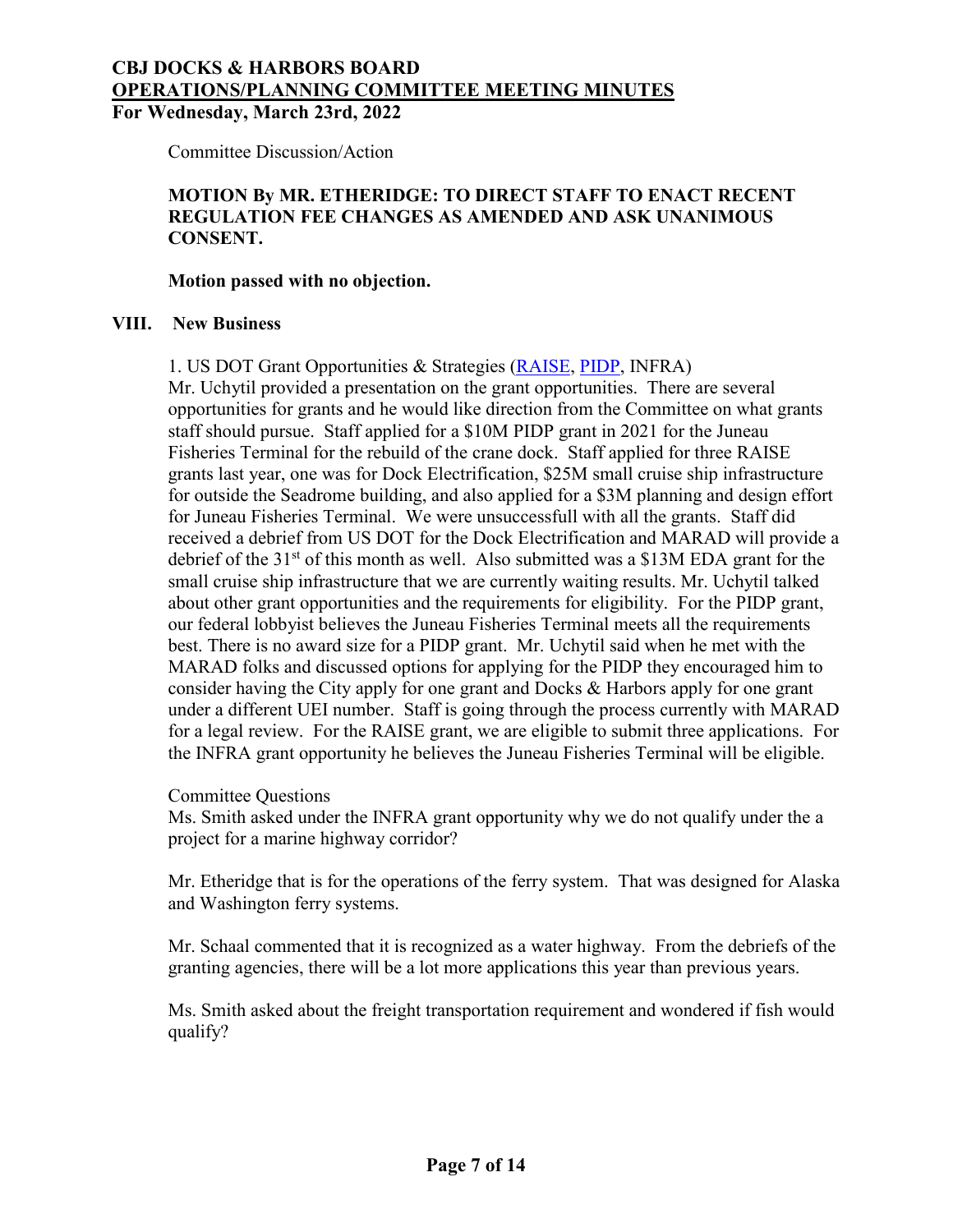Mr. Uchytil said there are other freight type things we could pursue but recreational type things are not eligible. He said cruise ships will be considered this year for PIDP but not in the future.

Mr. Becker commented there is a lot of freight transported from the Auke Bay Loading Facility. He believes the Juneau Fisheries Terminal downtown will be operated the same and was wondering if this project would qualify.

Mr. Uchytil said the Auke Bay Loading Facility project did receive federal money. He does not know for sure if the downtown fisheries terminal would have barges picking up freight?

Ms. Smith said there is a barge company that did write a letter to the Board indicating the need for loading and unloading downtown.

Mr. Uchytil said anything that shows a maritime need helps our cause.

Ms. Derr said based on the projects we have, the Docks electrification and the small cruise ship infrastructure are what she believes will be most supported. Has staff reached out to our tribal leadership. If we want to talk about racial equity and involvement and collaboration, she believes they will go to Congress and say climate change is killing our subsistence and our way of life and this is how we put back into our corporations.

Mr. Uchytil clarified Tlingit and Haida provided a letter of support?

Mr. Schaal said yes, staff received three or four letters of support from different native groups.

Ms. Smith said last year the Board denied the use of the launch ramp at the Auke Bay Loading Facility to load rocks. Can we add this into our application that we have the requests but can not meet the demands?

Mr. Uchytil said there was a proposal last year from Dave Hannah to pull some piles to allow for a large barge to get in and the Board looked at this project and determined it did not make sense to do so. There could be a project there or somewhere else to bulster economic activity.

Mr. Ridgway asked what staff needed from the Committee tonight?

Mr. Uchytil said his concern is that he wants to make sure that whatever staff does, the Board is behind it and not question why staff did something.

Mr. Ridgway asked if applying for five or six grants decrease our chances of receiving a grant?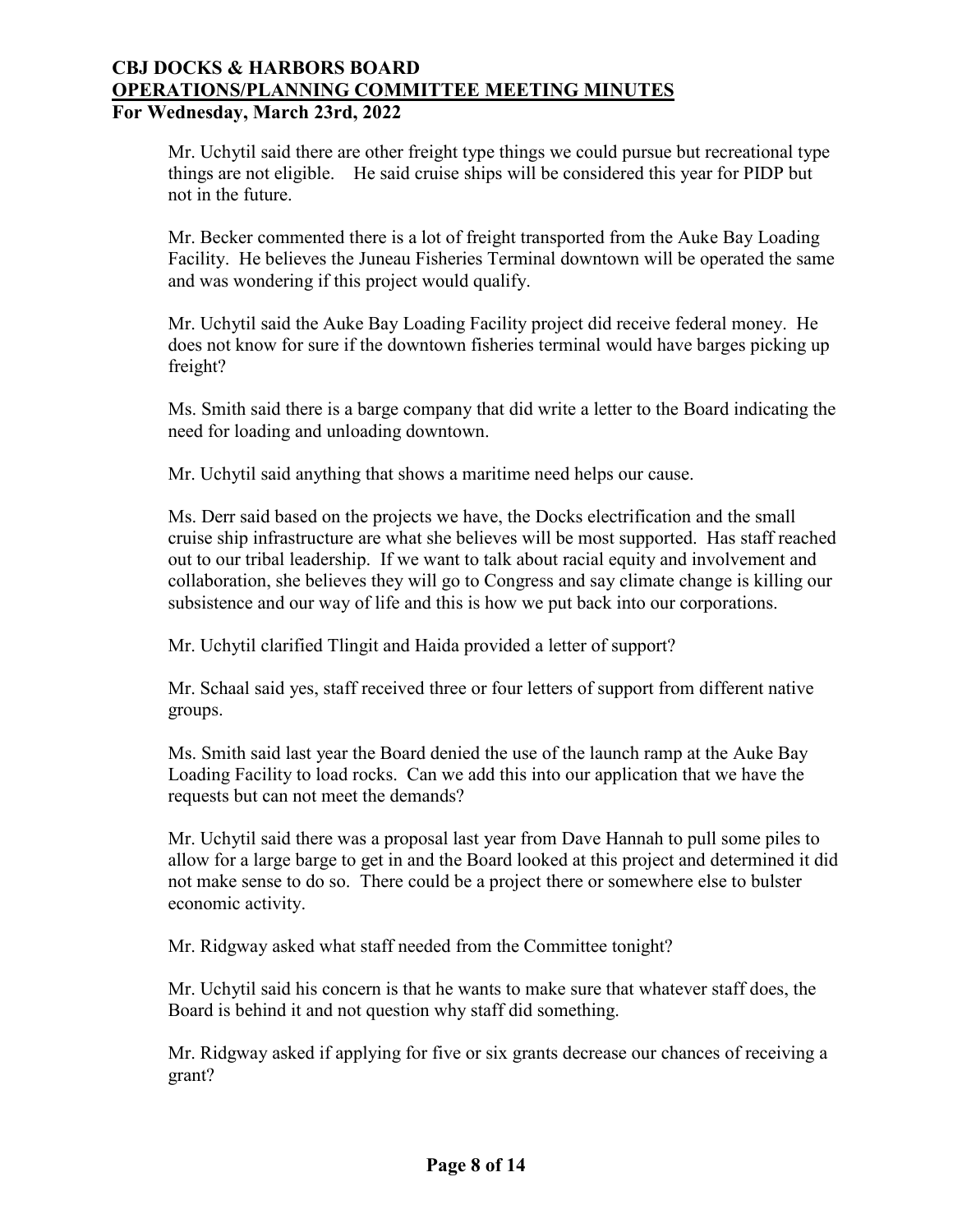Mr. Uchytil said every year is a new slate. As long as you have the momentum he would say to keep moving. There is a lot of competition for these grants.

Mr. Ridgway asked if Docks & Harbors has enough resouces to apply for the grants?

Mr. Schaal said there is a two part to grant applications. There is the actual grant writing that takes your vision and puts it in words and the time from staff to pull in documents that you need to back up your proposal. We know freight crosses our docks, but how do you quantify it? If you can not show it by numbers the grant reviewers do not consider it. The other cost that comes up is that most of these grants require a Benefit Cost Analysis (BCA) and that is the benefit to the community and the nation by building that facility which is usually done by an accountant or by someone who has received training how to write BCA's. If you want to have a grant written that includes a BCA it costs \$35,000 to \$40,000 per grant application. If you have an existing grant that you want to tune up visually it is generally about \$5,000 to \$10,000. You would still need to make sure the BCA is using the correct fiscal years. We will do that for any of the grants we apply for this year and take it back to the BCA experts to see if they can move us from 2021 to 2022. The good news with the BCA's is that they are not so relied on for the initial review that you would get moved from highly recommended to downward because your BCA is not perfect. After being highly recommended the reviewer could make suggestions to clean up your BCA. They are there to work with you. He said there will be a a minimum amount of work that is required to have reasonable applications for any of these grants. The more of a rewrite, or a brand new grant application is very time consuming and it costs a lot of money.

Mr. Leither asked if we pay a consultant for say \$40,000, would that get us a better return on our investment? Would it give us a better chance to be funded? Is this something to consider?

Mr. Schaal said with the deadline of April  $14<sup>th</sup>$ , this year there is no time.

Mr. Leither said if this grant opportunity came up again next year, do you think it would be benefitial to hire someone to do the grant application? Have we hired someone to do the grant applications in the past and just update it annually?

Mr. Schaal said every other year we find the funding to do a more indepth rewrite. He said he would support a funding package to do a rewrite every other year for one or two grants. For next year's grant application he would suggest to work with a consultant to quantify the freight that moves across the Auke Bay Loading Facility dock. Having a plan and the resources to do it helps to be in a better position for future grant opportunities.

Mr. Leighter suggested to bring future grant opportunities back to the Board to discuss hiring a consultant.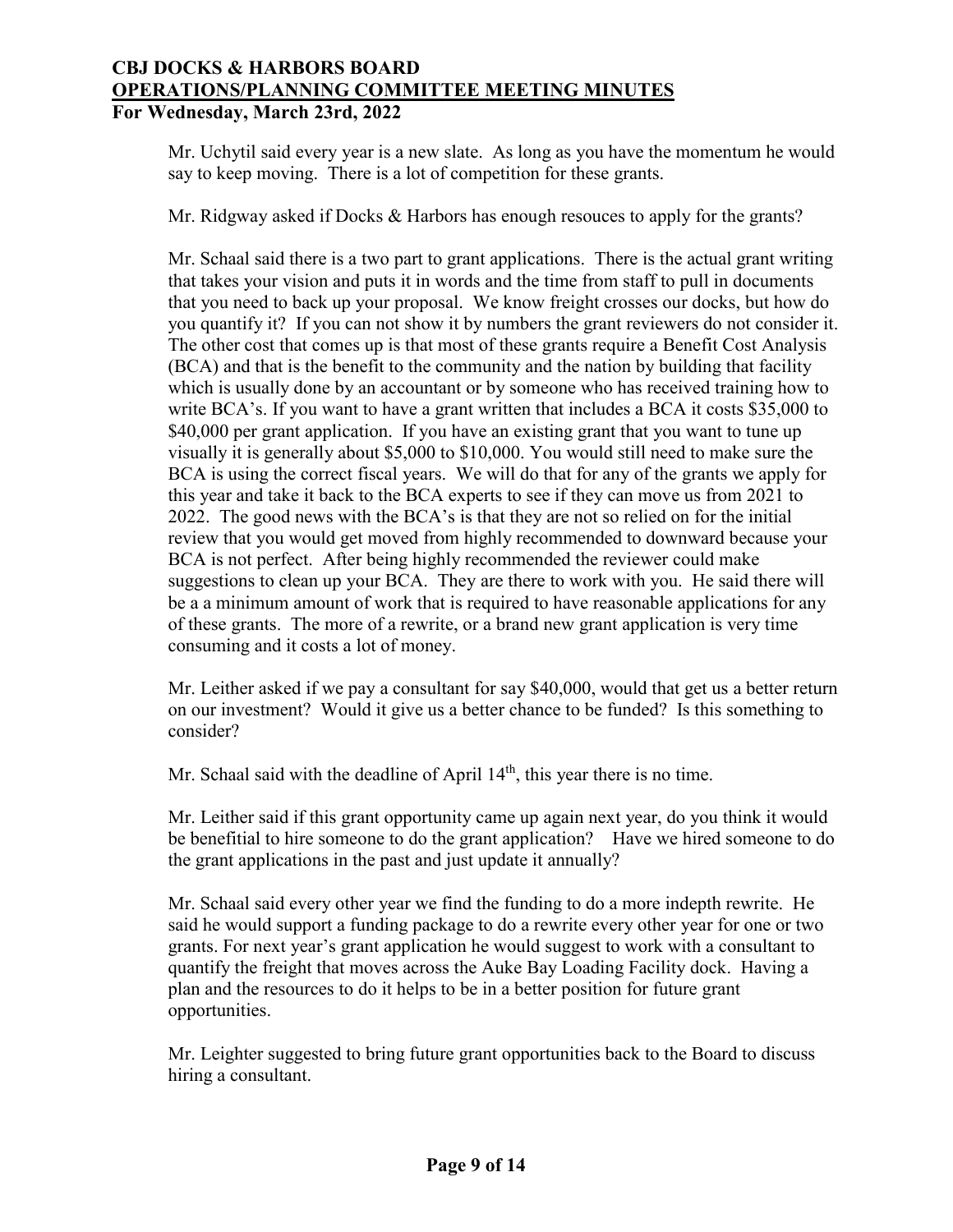Mr. Grant said if we are going to consider a regular budget item, has anyone thought to hire someone in house to do grant writing and is there enough work to keep that person busy?

Mr. Uchytil said Katie Koester, the CBJ Public Works director, has proposed funding a FTE for a grant writer for her needs and Docks & Harbors would be able to take advantage of that. Local Government lives on grants. Our grant opportunities are competitive. He said the Assembly is supportive of hiring a grant writer but Mr. Uchytil is unsure if there was no interest in the position or why it was not filled. Good grant writers are hard to come by. What they ended up doing was putting additional money in the Blank & Rome contract in Washington DC with the grant writing being a wing of the lobbying efforts. We have Richard Sherman who has provided feedback on our RAISE Grants.

Mr. Grant asked if the Board should consider in the next budget cycle adding a FTE for that purpose.

Mr. Uchytil said looking at our bottom line for Harbors and maybe clearing \$200,000 to \$300,000 adding another \$100,000 for an FTE is a lot.

Mr. Etheridge asked with the timeline for the grant, are we stuck with what we have been using to apply at this point?

Mr. Schaal said we are unable to muster the momentum needed for a new application. He recommends to choose among the grants already written and update those for 2022 and send them in.

Public Comments - None

Committee Discussion/Action – Mr. Ridgway commented that the proposed motion is simply to have staff keep going in the direction they are going.

Mr. Etheridge said staff has done a good job on applying for grants. We should continue in the direction that we have been going for this year but look into something else for next year.

# **MOTION By MS SMITH: TO DIRECT STAFF TO PURSUE [RAISE/PIDP/INFRA] GRANT OPPORTUNITIES AND ASK UNANIMOUS CONSENT.**

**Motion passed with no objection.**

# **IX. Items for Information/Discussion**

1. October 2022 1% Sales Tax Initiative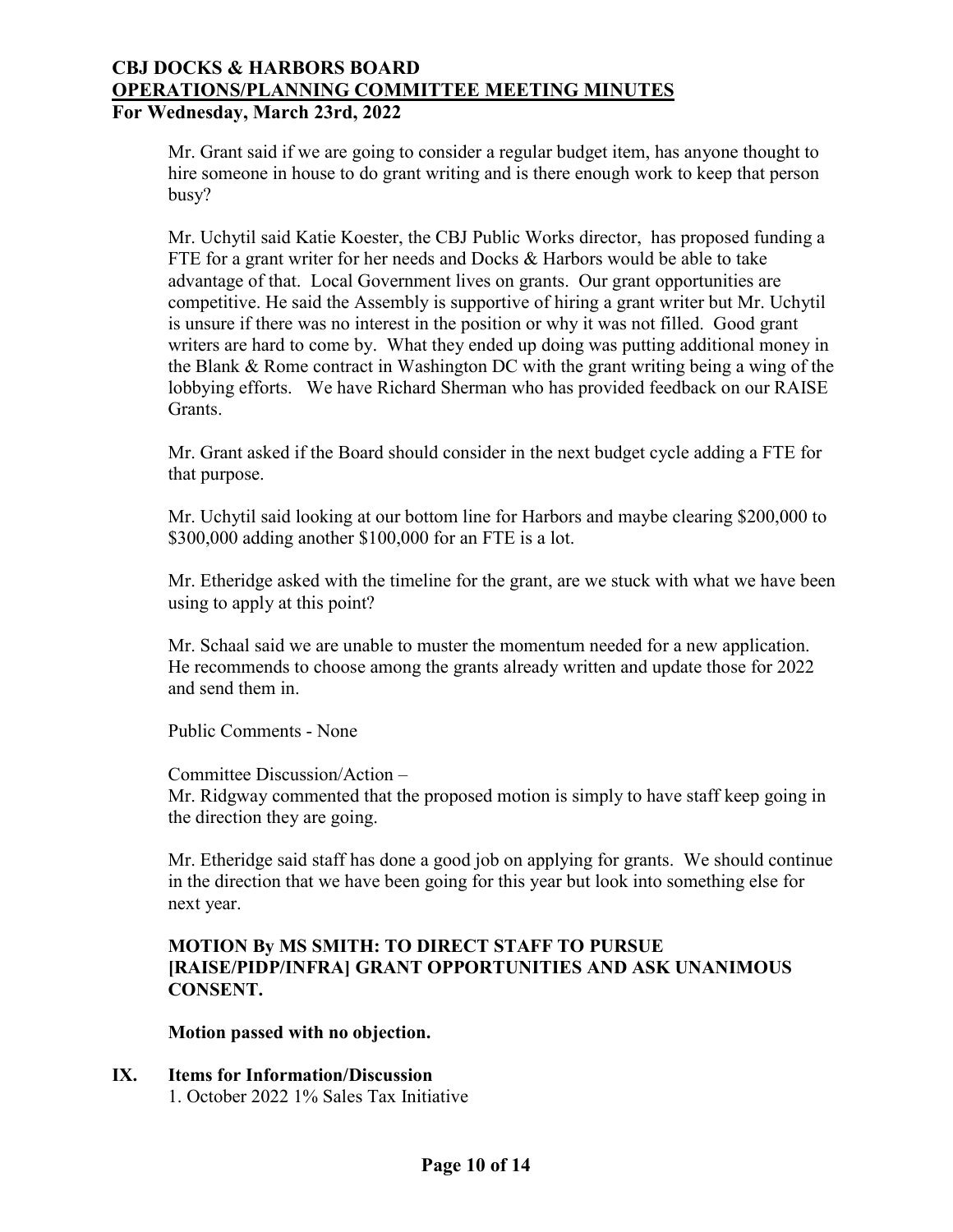Mr. Uchytil said on page 29 in the packet is a memo from the City Manager outlining different projects. On page 32 in the packet shows \$5M from 1% sales tax money penciled in for Docks & Harbors. The voters are asked to approve the bond initiative for \$60M that would be spread out to various Capital Improvement projects. The \$5M will be widdled down if we are not prepared. This is an opportunity to strategize. What is included on page 37 and 38 is the process of what we went through at the retreat.

Committee Discussion

Ms. Derr said Dock Electrification is not her favorite of all the projects we have, but she noticed when she attended an Assembly meeting that the members are almost offended that we did not get a grant. Getting a Dock Electrification grant and keeping the Assembly happy goes hand in hand.

Mr. Etheridge said the City Manager stepped in and explained to the Assembly members that we could use head tax.

Mr. Ridgway suggested to go over page 37 and 38 in the packet and to look at Harbors.

Ms. Smith suggested to move forward something that the citizens of Juneau would support.

Mr. Etheridge said he agrees of what Ms. Smith is saying but he wanted North Aurora left on the list because he receives several calls asking when that is going to be finished.

Mr. Grant commented the visible eye sore he suspects will be Aurora Harbor. We need to look at projects that will have wide public appeal. Everyone drives by Aurora Harbor and it sits there empty.

Mr. Leither said the North Aurora and the Wayside Float would be the best for this list.

Mr. Wostmann asked when we did the prioritization, we were focused on where the money could be well spent, and now it is what is visible to the public. He would like a new column for a new ranking labelled public perception. He would like a litte time to go over the list and bring it back at the next meeting and discuss amongst the members what shakes out.

Mr. Ridgway asked how much money could we expect to receive from the 1%?

Mr. Uchytil said the \$5M for Docks & Harbors is the City Manager's recommendation. He will be surprised if we do get that much. Based on how much property we have we should get 12% of the \$60M. We need to look for those projects that will get good public support and Assembly support.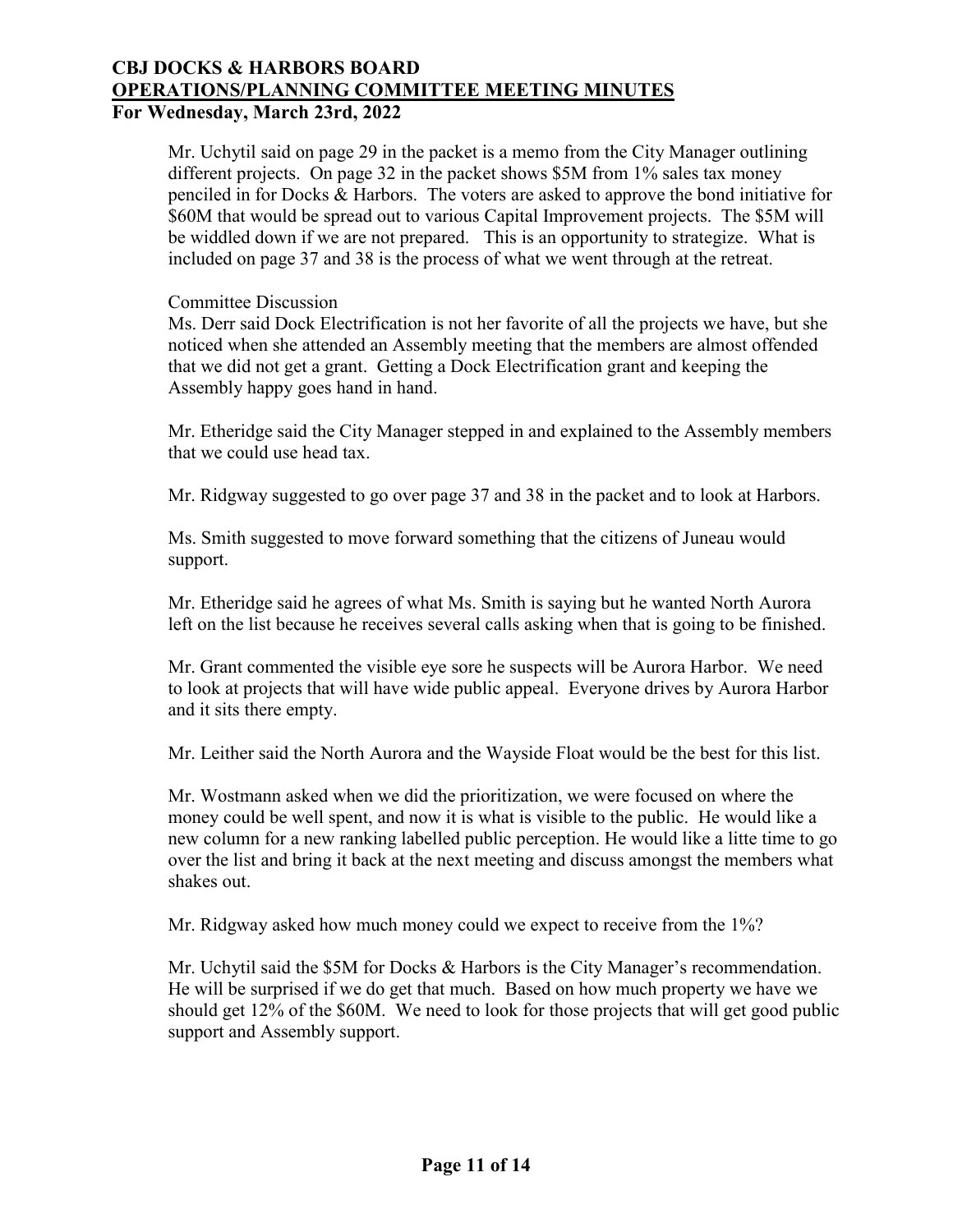Mr. Leither said his understanding of Aurora Harbor was staff removed the docks because they were unsafe. He said he sees open spaces in Aurora. It is an eye sore with the open space in Aurora but is there a demand to make more docks in Aurora?

Mr. Uchytil said we do have a waitlist.

Mr. Creswell said the old end of Aurora had the smaller stalls and we are no longer seeing a demand for the smaller stalls. Rebuilding it with the larger vessels, we will have more vessels filling it up. We will build it for what we currently have a waitlist for. Mr. Creswell said everywhere he goes around town he is asked about the north end of Aurora at least two to three times a week.

Mr. Becker said he has received calls from irate people about the north end of Aurora Harbor.

Mr. Uchytil asked about a voting poll on our Facebook page.

Mr. Etheridge suggested for the Board members to lobby the Assembly members to make sure to keep the larger amount in the 1% for Docks & Harbors.

Mr. Ridgway suggested to have the Board members do another ranking and get back to staff and post a poll on social media for the public to rank.

Mr. Creswell asked if he should just put the Harbors out or the Docks also?

Mr. Ridgway suggested for the next time to go out to the public.

Mr. Etheridge said on the backpage of the packet is the priority page that the Board members could fill out and bring it back to the Board meeting next week or provide it to staff.

Ms. Smith asked why are we giving our ranking again and not going out to the public to get their opinion?

Mr. Ridgway said due to time, we will not be going out to the public for their input. Before we were ranking based on most important to Docks & Harbors and now we are ranking based on getting the \$5M.

Mr. Uchytil commented that if there is something missing from the list it could be added.

Mr. Becker commented that the Wayside Park Float would be in his top two because it is a popular community float.

Public Comment – Mr. Dennis Watson, Juneau, AK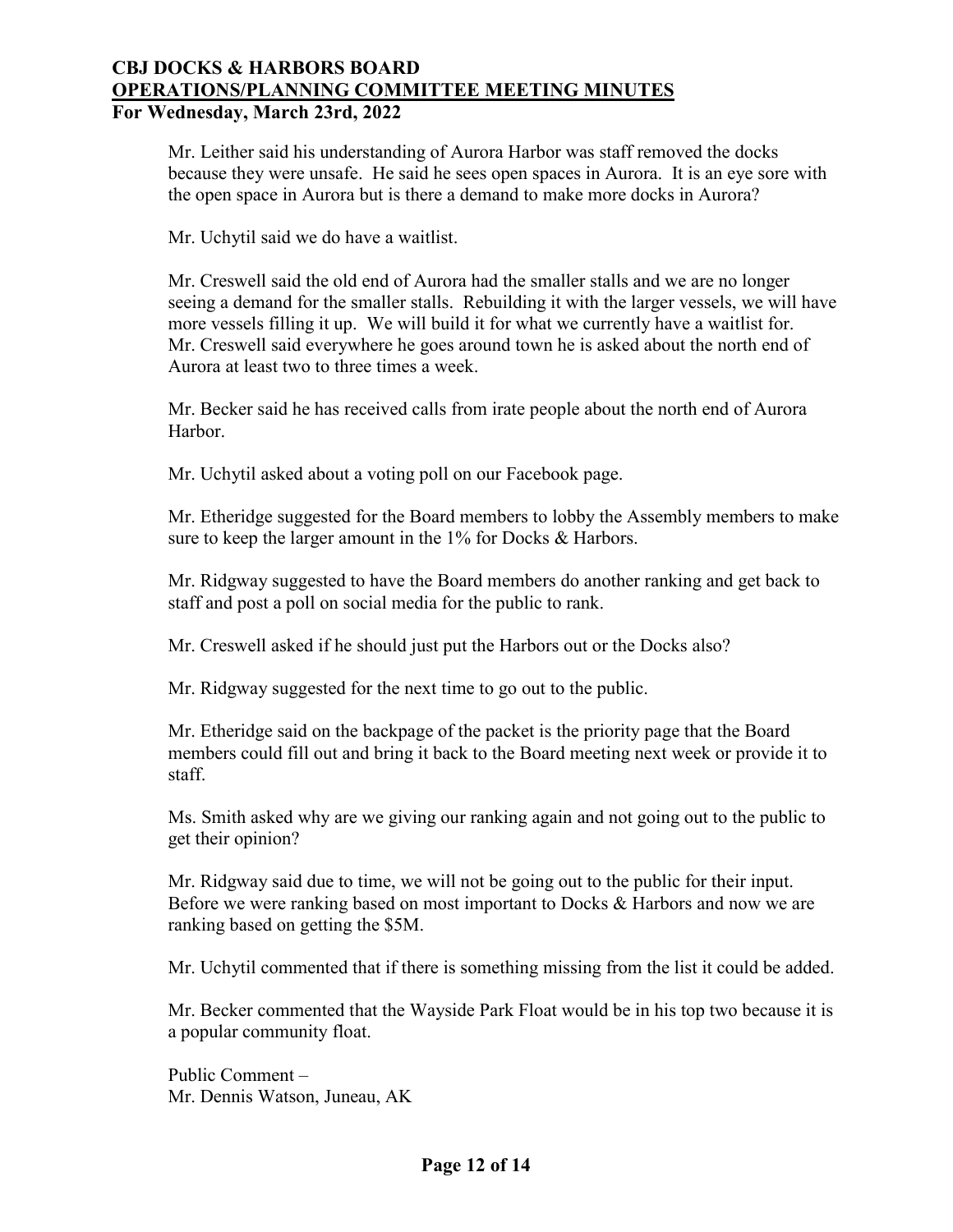Mr. Watson commented to knock out the Aurora harbor project down to a smaller amount and getting the public involved is a great way to go.

Mr. Ridgway clarified to use the form at the back of the packet to rank top five harbor projects under \$5M and send it to staff for the 1% Sales Tax.

Mr. Uchytil questioned if the Assembly would look at the Wayside Park float dredging as a maintenance item and not a CIP project. The 1% Sales Tax initiative is to advance a CIP project. He suggested to look more at projects and not maintenance items.

2. Future Docks & Harbor Board/Committee Meeting Locations

Mr. Uchytil said staff is working on moving our meetings to City Hall Room 224 where the public could participate in person or via Zoom. He said he is uncertain as to the requirement going forward for meetings. The Port Conference room is not ADA compliant and it is really too small. Staff is looking into the Assembly Chambers but because of the complex technology we really do not need that space or the technology. He asked about the Finance Sub-Committee if they wanted to meet here in the Port Conference room and move all the other meetings to Room 224?

Committee Discussion –

Mr. Etheridge said he asked Ms. Larson to set up the Board meeting in Room 224 for next week as a trial run until we can move back to the Chambers. We do need to start meeting in person now.

Mr. Ridgway said he would follow staff recommendation for Room 224 for the Operations meetings.

Mr. Leither asked if Zoom would still be available in the future?

Mr. Etheridge said yes, it will still be a requirement for Docks & Harbors.

Mr. Ridgway said he would like to maintain every avenue for public input available.

Mr. Wostmann said he would like to go to Room 224 also for the Finance Sub-Committee meetings after we see how the Board meeting goes in Room 224.

Public Comment - None

## **X. Staff & Member Reports –**

Ms. Derr commented there was only one sign that says patrons need to pick up after their dog. She would like to purchase and install more signage for picking up dog waste.

Mr. Grant said he would like to see in the future an overall map of all our leases because it is a large amount of money. He received a partial graphic with some leases on it. He would like to have an informational agenda item at some point so he can undertstand